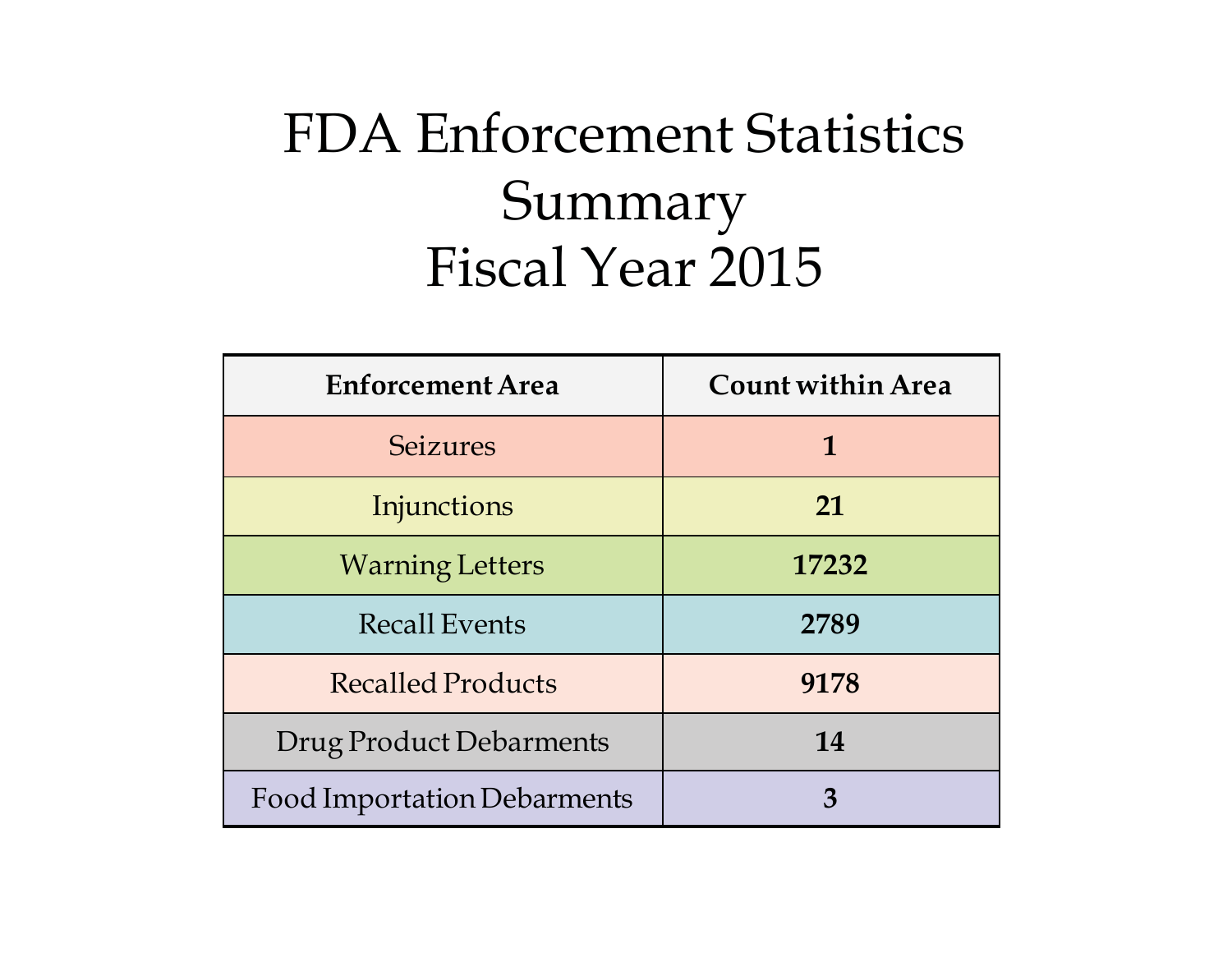

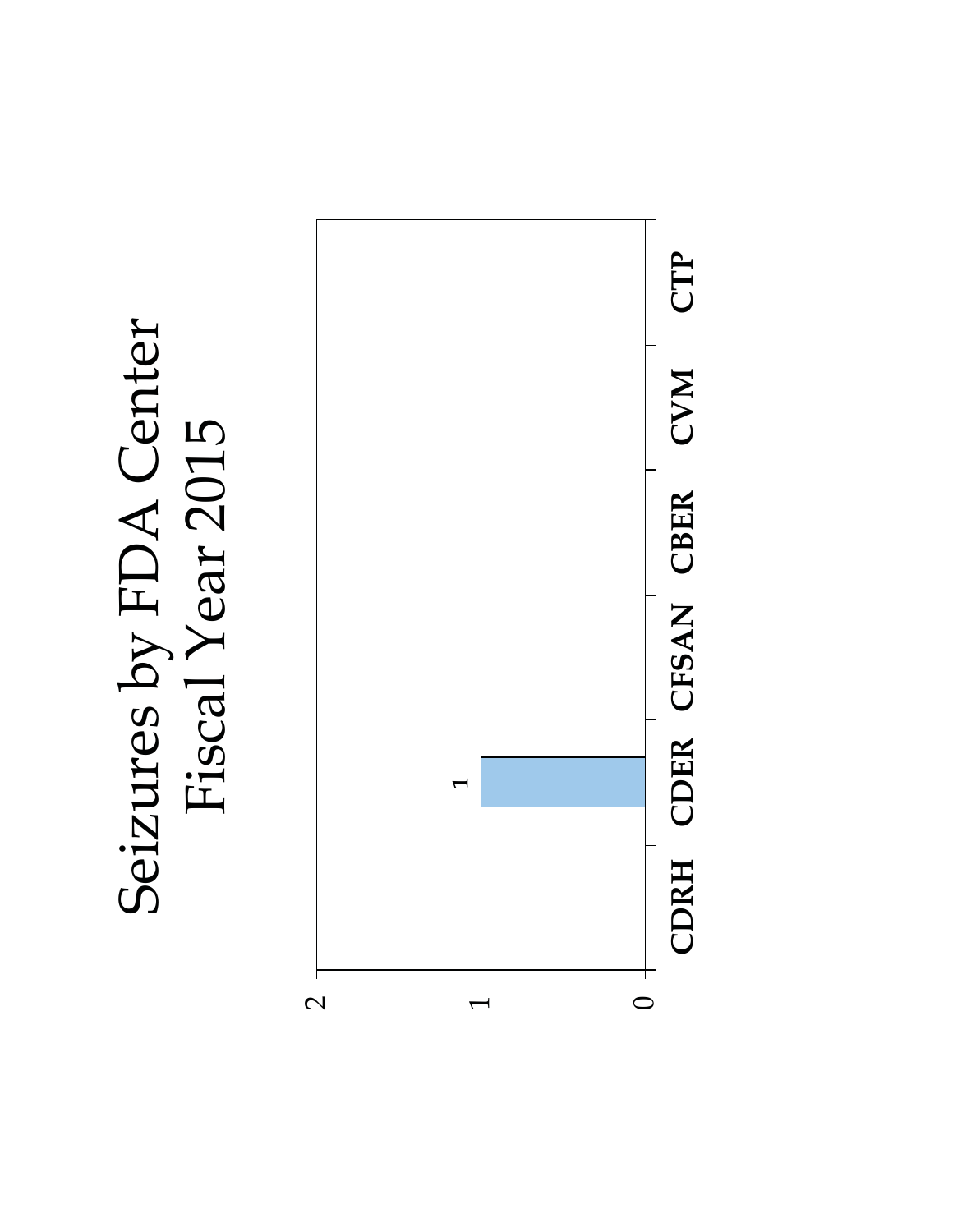

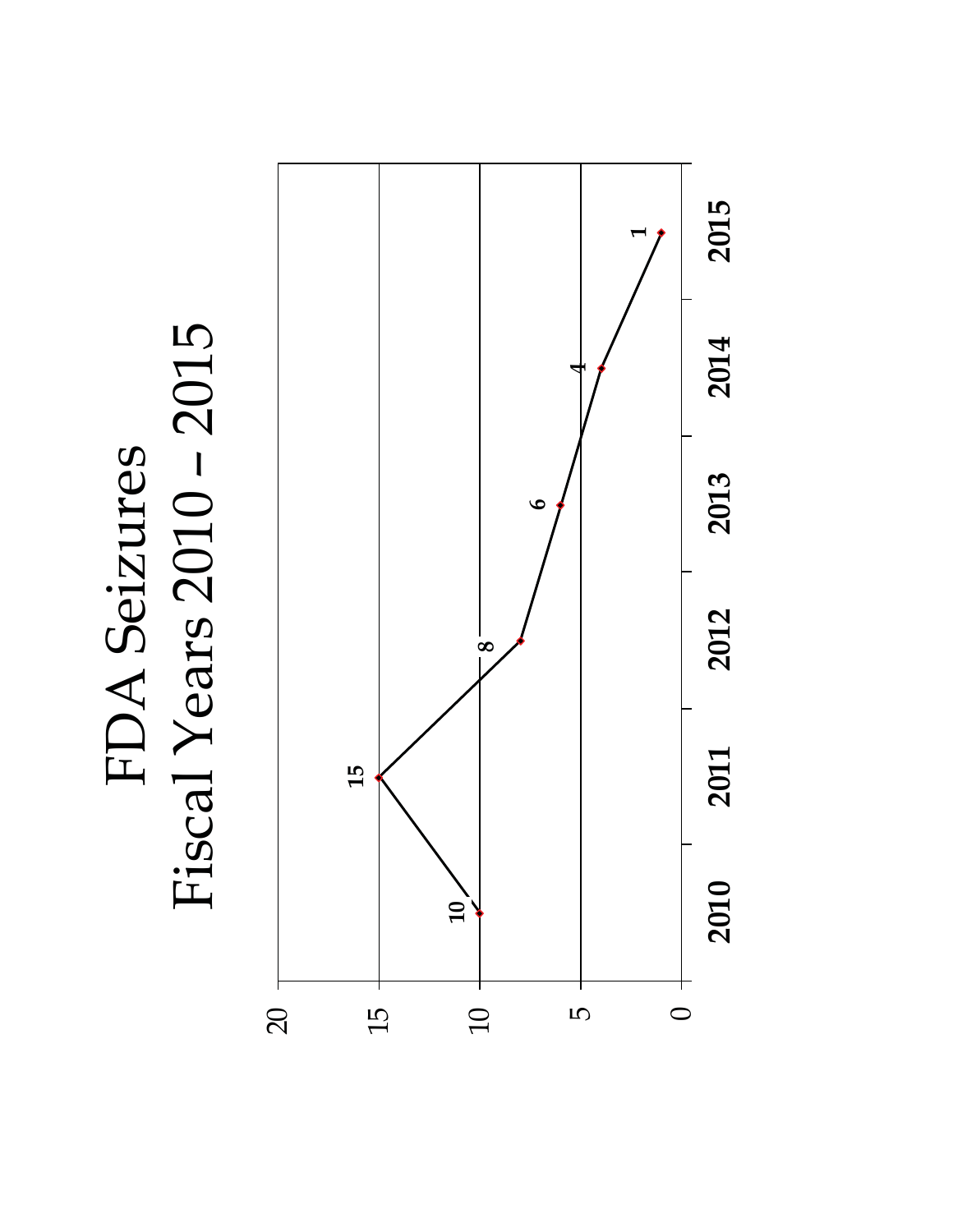

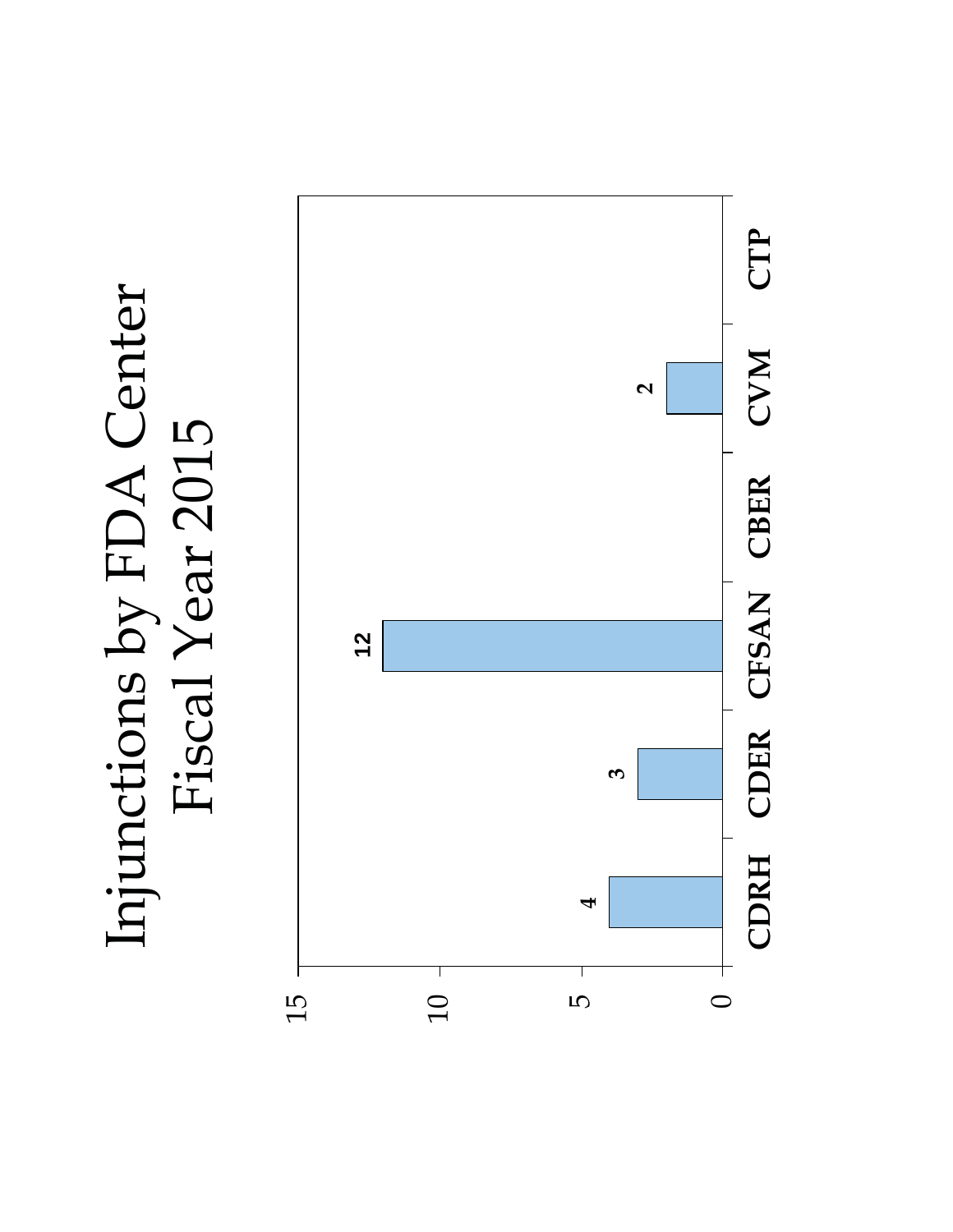Fiscal Years 2010 – 2015 FDA Injunctions<br>Fiscal Years 2010 - 2015 FDA Injunctions

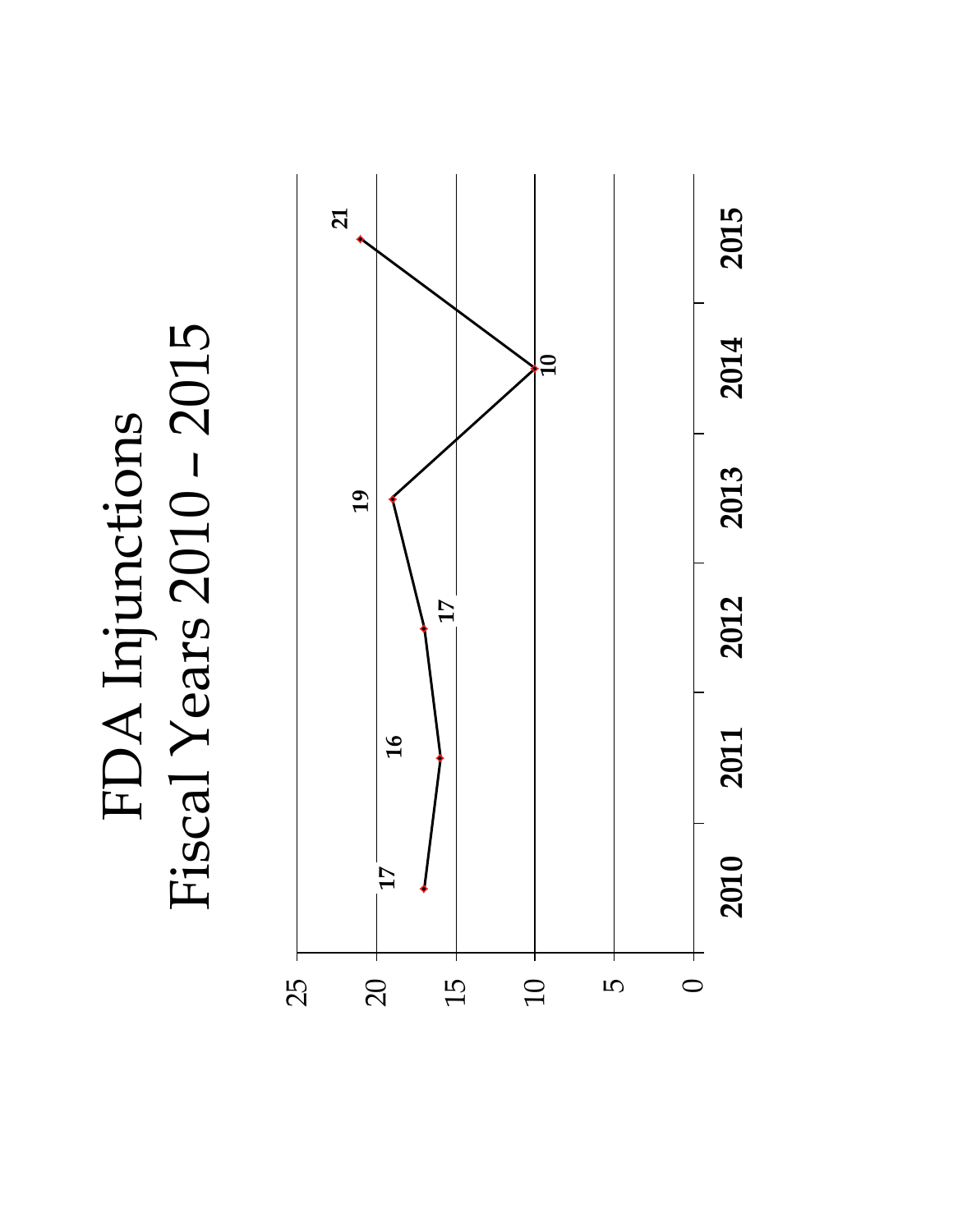## Warning Letters by FDA Center Warning Letters by FDA Center Fiscal Year 2015 Fiscal Year 2015

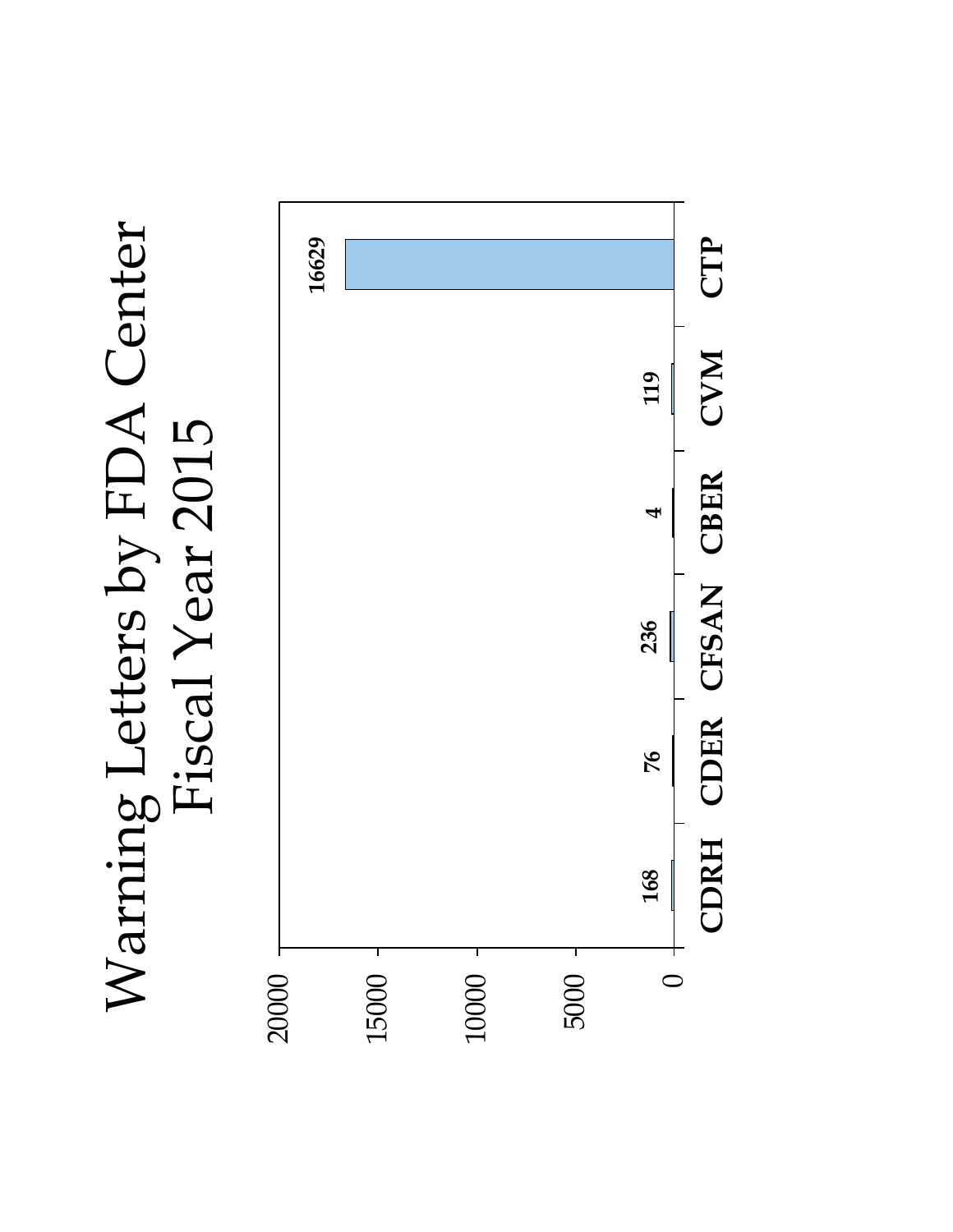Fiscal Years 2010 – 2015 FDA Warning Letters<br>Fiscal Years 2010 - 2015 FDA Warning Letters

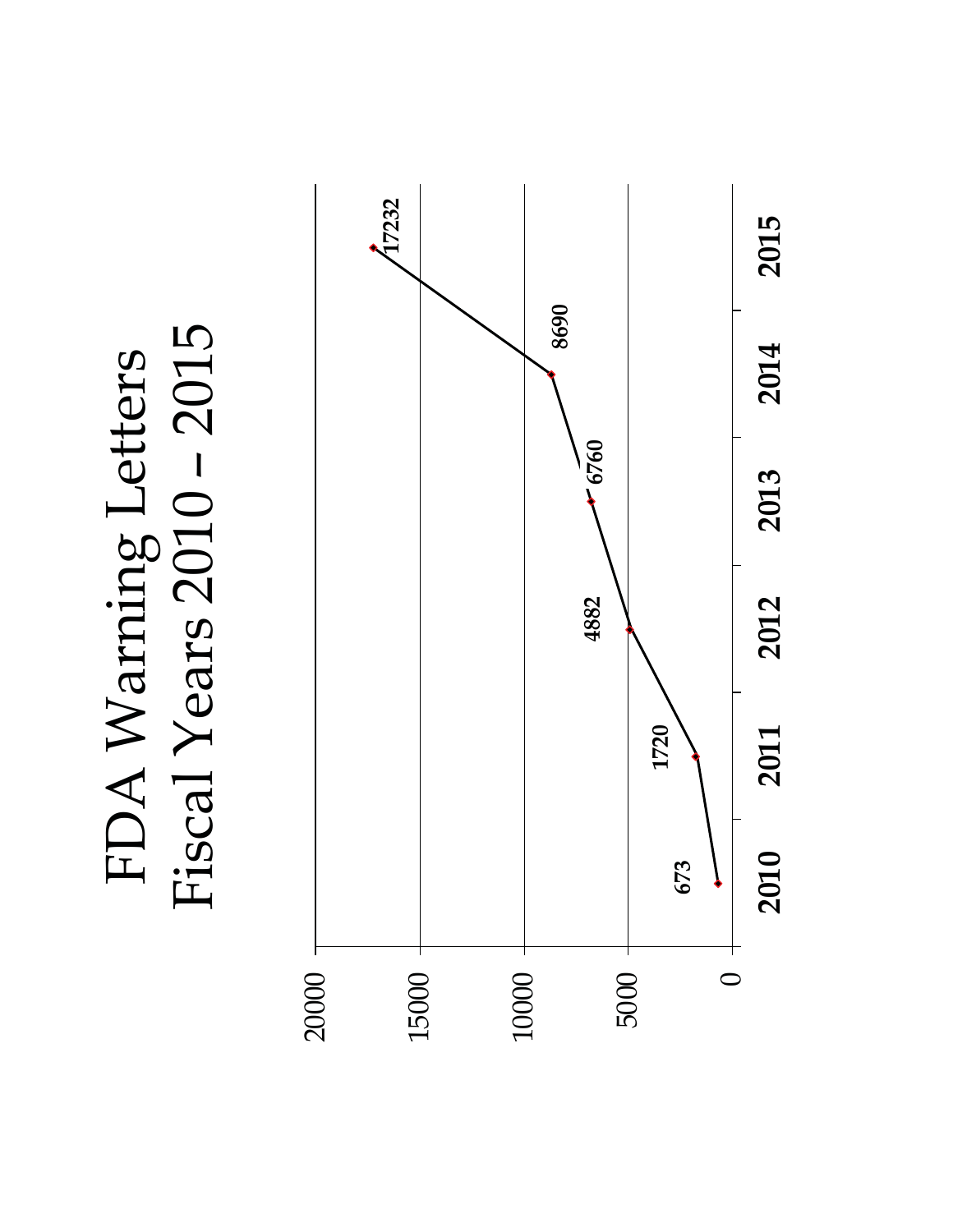## Total Recall Events by FDA Center Total Recall Events by FDA Center Fiscal Year 2015 Fiscal Year 2015

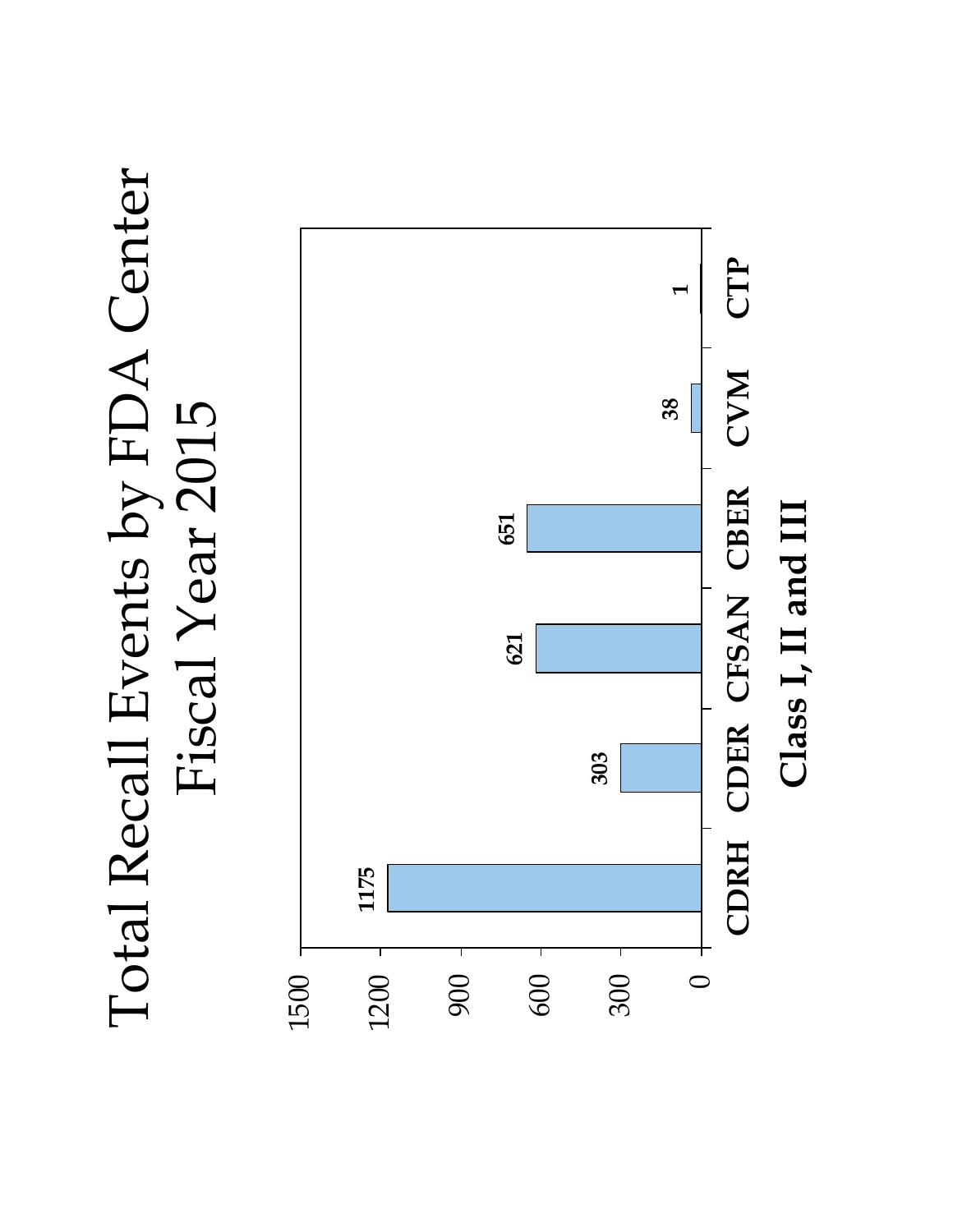## Total Recalled Products by FDA Center Total Recalled Products by FDA Center Fiscal Year 2015 Fiscal Year 2015

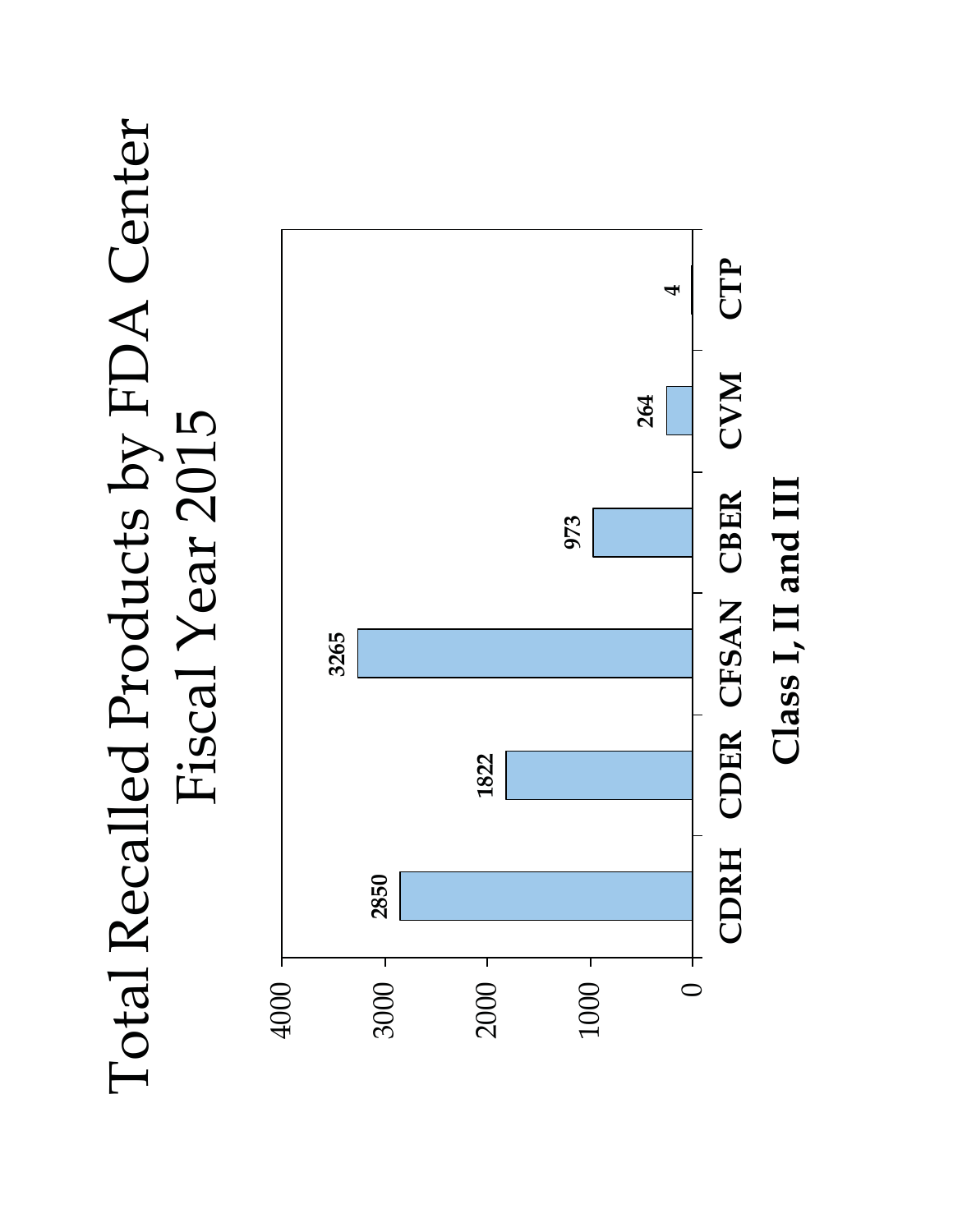Recalled Products – All FDA Centers Recalled Products - All FDA Centers Fiscal Years 2010 – 2015 Fiscal Years 2010 - 2015

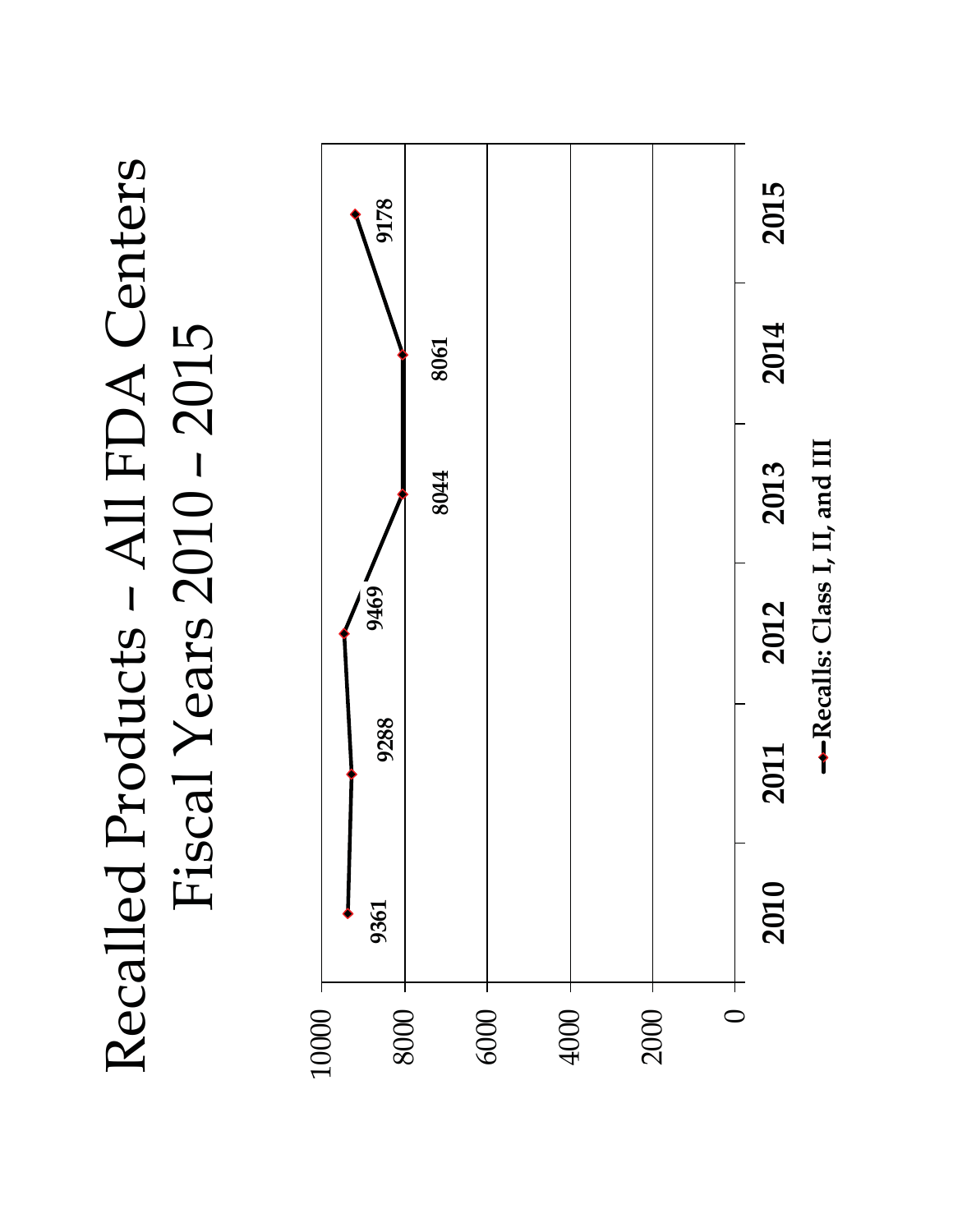Recalls By FDA Center - All Classes Recalls By FDA Center - All Classes Fiscal Year 2015 Fiscal Year 2015



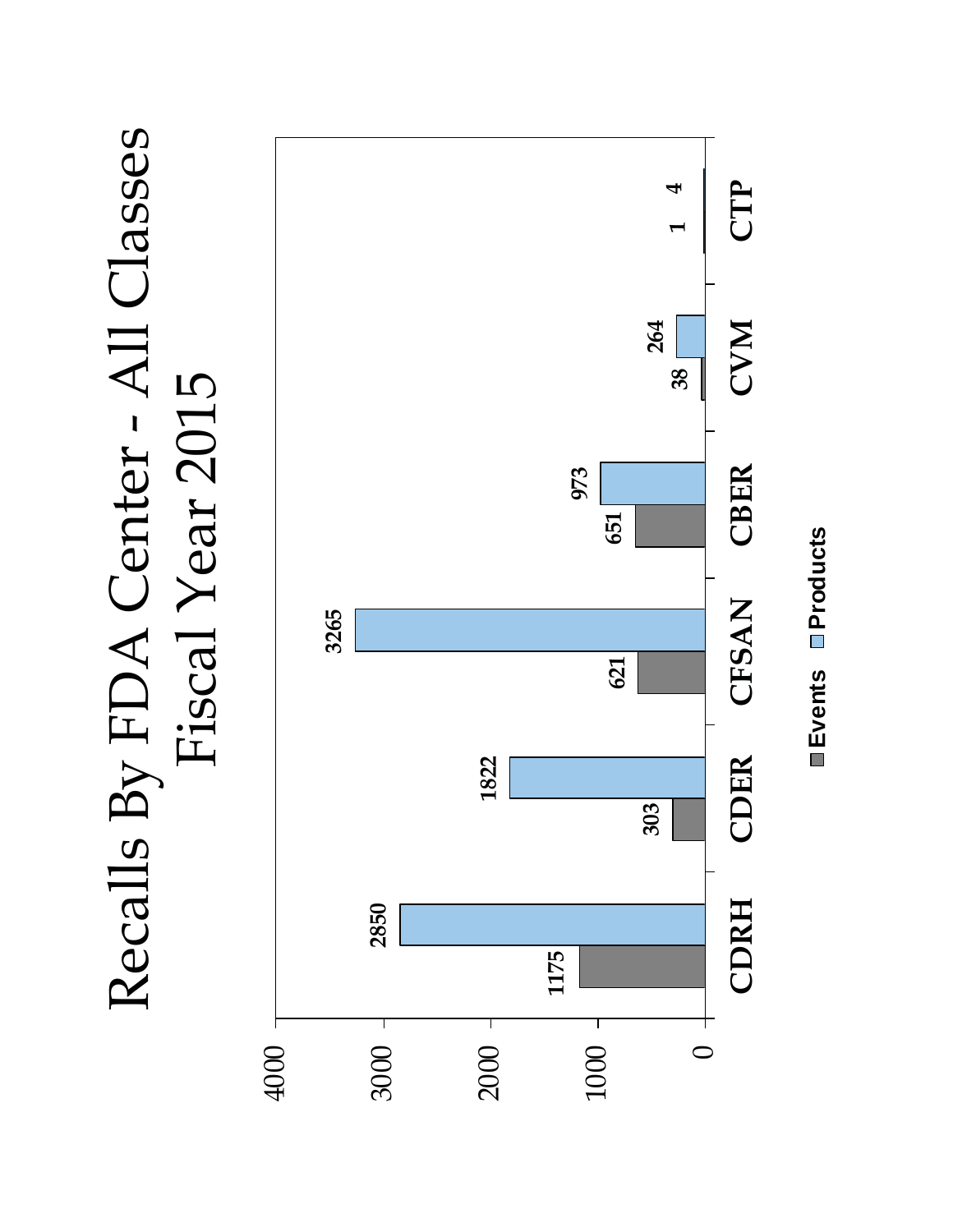# Recalls – Class I By FDA Center Recalls - Class I By FDA Center Fiscal Year 2015



Events **Products Events Products**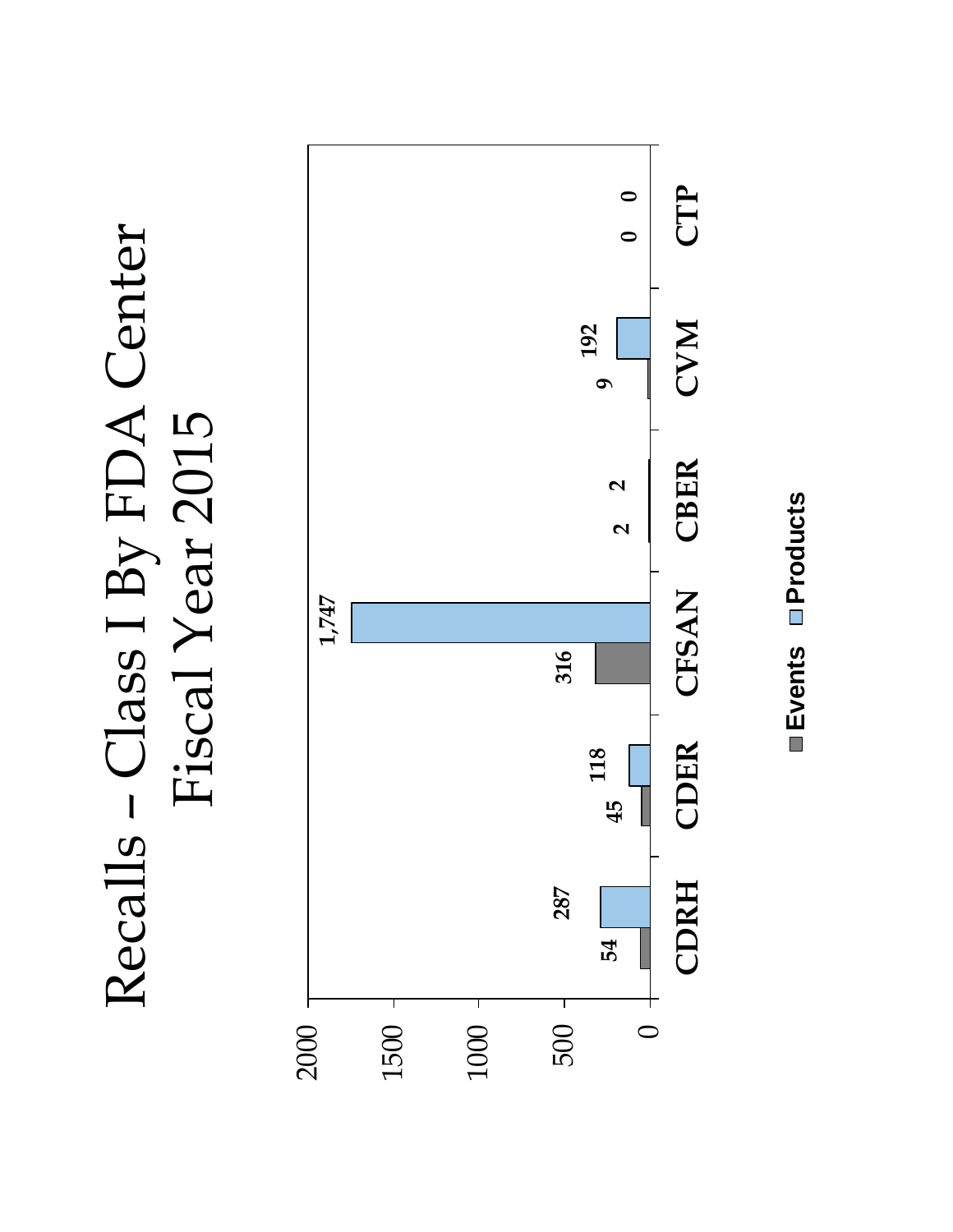## Recalls - Class II By FDA Center Recalls - Class II By FDA Center Fiscal Year 2015 Fiscal Year 2015